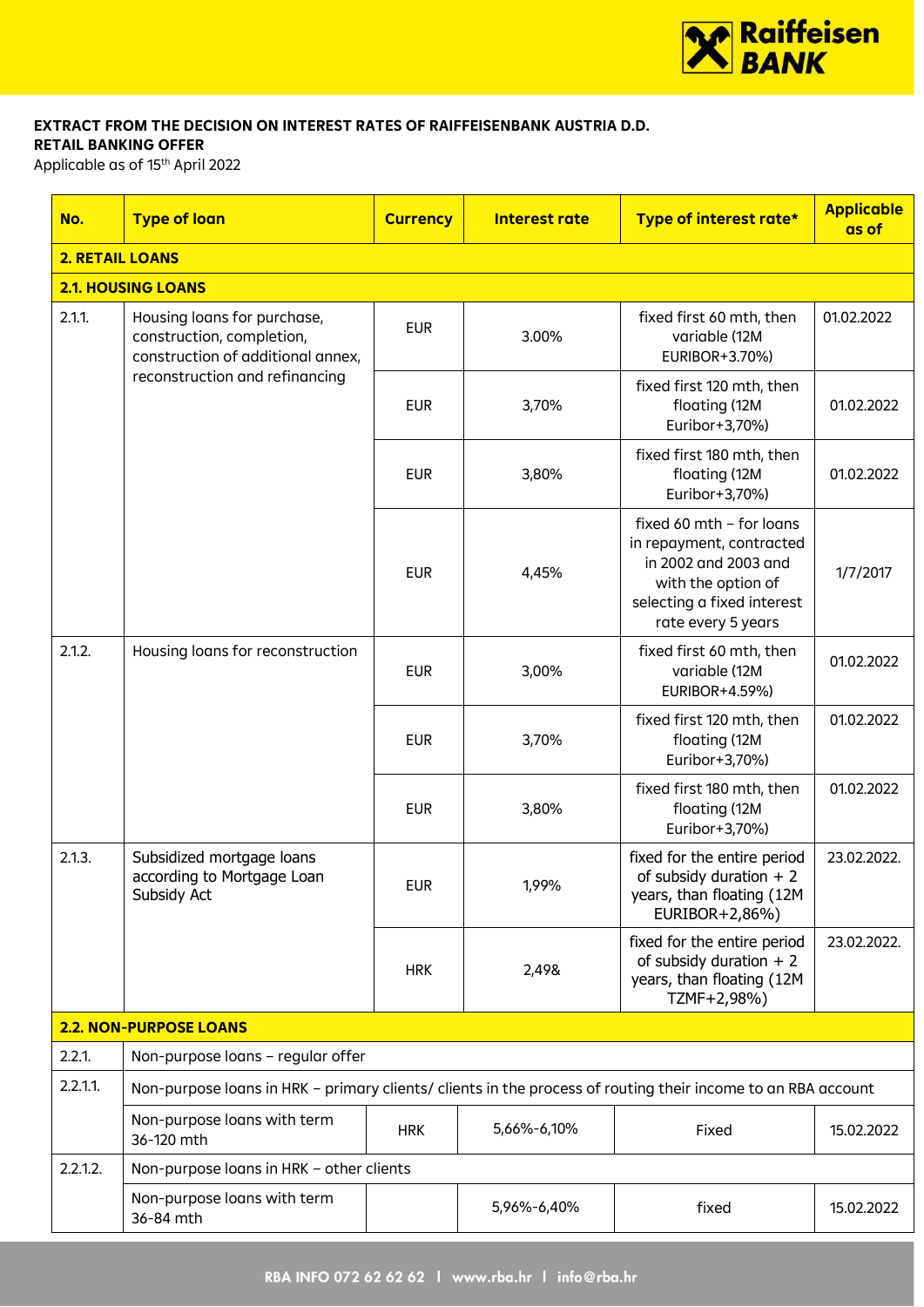

| 2.2.1.3.     | Non-purpose loans in EUR - primary clients/ clients in the process of routing their income to an RBA account |            |                          |                                                        |                                                                                                              |             |  |
|--------------|--------------------------------------------------------------------------------------------------------------|------------|--------------------------|--------------------------------------------------------|--------------------------------------------------------------------------------------------------------------|-------------|--|
|              | Non-purpose loans with<br>term 36-120 mth                                                                    | <b>EUR</b> |                          | 5,66%-6,10%                                            | fixed                                                                                                        | 7.3.2022.   |  |
| 2.2.1.4.     | Non-purpose loans in EUR - other clients                                                                     |            |                          |                                                        |                                                                                                              |             |  |
|              | Non-purpose loans with<br>term 36-84 mth                                                                     | <b>EUR</b> |                          | 5,96%-6,40%                                            | fixed                                                                                                        | 7.3.2022.   |  |
| 2.2.2.       | Non-purpose loans in EUR - special offer                                                                     |            |                          |                                                        |                                                                                                              |             |  |
| 2.2.2.1      |                                                                                                              |            |                          |                                                        | Non-purpose loans in EUR - primary clients/ clients in the process of routing their income to an RBA account |             |  |
|              | Non-purpose loans with term<br><b>EUR</b><br>36-120 mth                                                      |            |                          | 4,80%                                                  | Fixed                                                                                                        | 01.02.2022  |  |
| 2.2.2.2.     | Non-purpose loans in EUR - other clients                                                                     |            |                          |                                                        |                                                                                                              |             |  |
|              | Non-purpose loans with term<br>36-84 mth                                                                     |            | <b>EUR</b>               | 5,30%                                                  | Fixed                                                                                                        | 01.02.2022  |  |
| 2.2.3.       | Lombard loan based on pledge<br>of savings deposit                                                           |            | <b>EUR</b><br><b>USD</b> | 250 bps higher than<br>the interest rate on<br>deposit | fixed                                                                                                        | 1/2/2016    |  |
| 2.2.4.       | Lombard loan based on pledge                                                                                 |            | <b>EUR</b>               | 3,00%                                                  |                                                                                                              |             |  |
|              | of securities for Private banking<br>clients                                                                 |            | <b>HRK</b>               | 4,00%                                                  | fixed                                                                                                        | 1/7/2017    |  |
| 2.2.5.       | Non-purpose loan - model for pensioners                                                                      |            |                          |                                                        |                                                                                                              |             |  |
| $2.2.5.1$ .  | Non-purpose loan - model for<br>pensioners - primary clients and<br>other clients                            |            | <b>HRK</b>               | 5,66%-6,10%                                            | fixed                                                                                                        | 15.02.2022. |  |
| 2.3.         | <b>TOURIST LOANS</b>                                                                                         |            | <b>EUR</b>               | 4,00%                                                  | fixed                                                                                                        | 15.04.2022. |  |
| <b>NOTES</b> |                                                                                                              |            |                          |                                                        |                                                                                                              |             |  |

*The following parameters are used to calculate floating interest rate:*

− *for loans in EUR, applied parameter 12M EURIBOR quoted on 30.12.2021 at -0.50 p.b.*

*- for subsidized mortgage loan - 12M TZMF quoted on 18/01/2022 at 0.01% and 12M EURIBOR quoted on 20/1/2022. at -0,46%.*

*INTEREST RATE BONUS*

*To a client who route their regular income to an RBA account, the Bank may approve a bonus on the housing loans interest rate (items 2.1.1. and 2.1.2.). .From 1st of July 2017 the bonus system is also applied to 5 year fixed interest rates, for loans in repayment contracted in 2002 and 2003, and with the option of selecting a fixed interest rate every 5 years.*

*The Bank may also approve other types of bonuses for an individual loan agreement. In case the Bank approve a bonus, it shall be valid for one reference period.*

**2.6. TACIT OVERDRAFTS UNDER FLEXI CURRENT ACCOUNTS AND FLEXI PLUS AND PREMIUM PACKAGES**

**2.6.1. Tacit overdrafts under Flexi current accounts:**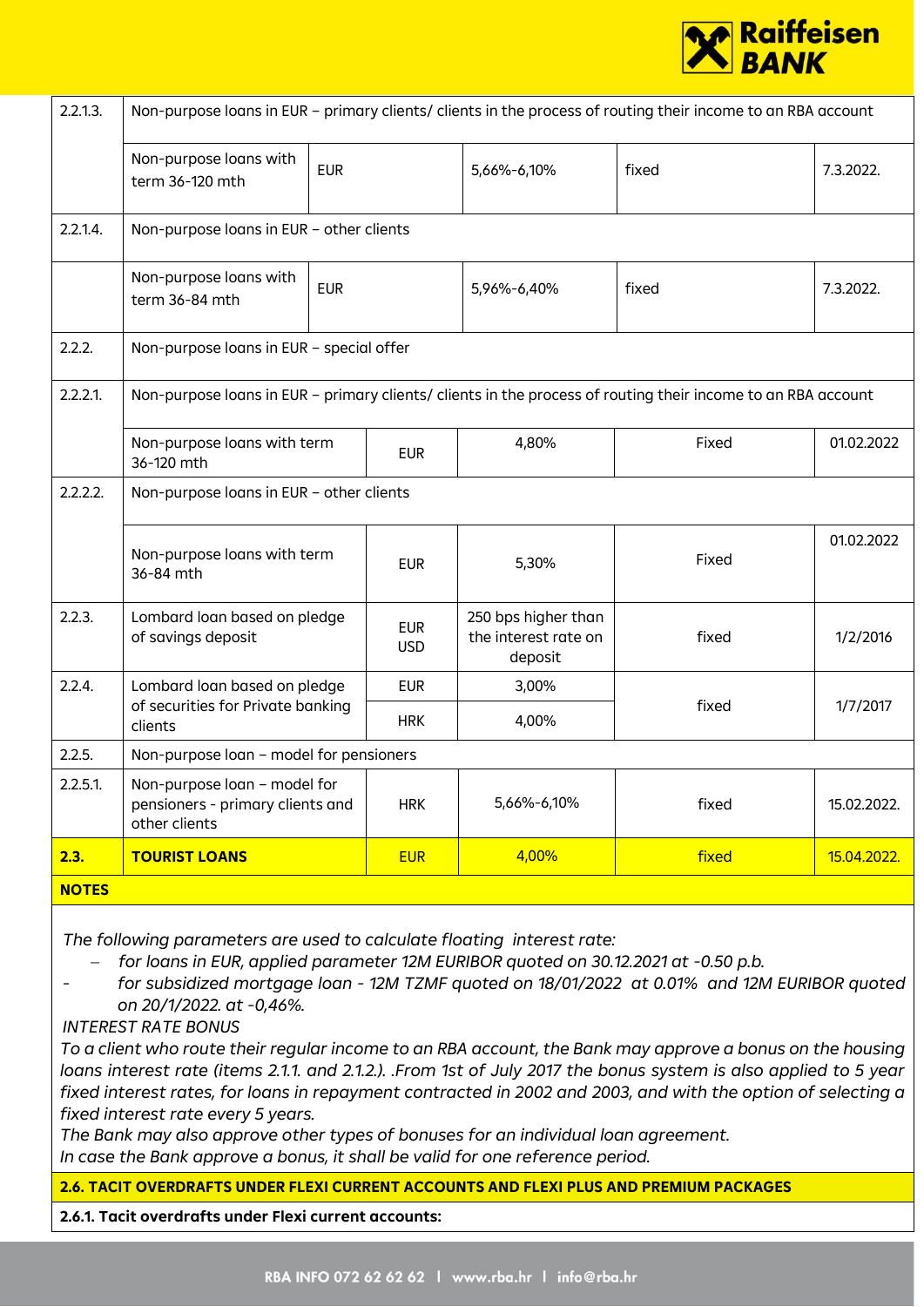

| 2.6.1.1. Tacit overdraft under Flexi current accounts for payment of salary  |                                                                                                                                                                                                                                                                                                                                                                                                                                                        |                      |                                                  |                            |  |  |  |  |
|------------------------------------------------------------------------------|--------------------------------------------------------------------------------------------------------------------------------------------------------------------------------------------------------------------------------------------------------------------------------------------------------------------------------------------------------------------------------------------------------------------------------------------------------|----------------------|--------------------------------------------------|----------------------------|--|--|--|--|
|                                                                              | 2.6.1.2. Tacit overdraft under Flexi current accounts for payment of pension                                                                                                                                                                                                                                                                                                                                                                           |                      |                                                  | 8,24%                      |  |  |  |  |
|                                                                              | 2.6.2. Tacit overdrafts under FlexiPLUS and Premium packages:                                                                                                                                                                                                                                                                                                                                                                                          |                      |                                                  |                            |  |  |  |  |
|                                                                              | 2.6.2.1. Tacit overdrafts under FlexiSTART, FlexiIDEAL, FlexiFIT, FlexiGOLD, FlexiPREMIUM, FlexiPREMIUM PLUS,<br>FlexiLINK, FlexiSPECIJAL, FlexiSPECIJAL PLUS, PremiumSILVER, PremiumGOLD and PremiumPLATINUM<br>packages for payment of salaries and pensions                                                                                                                                                                                         |                      |                                                  | 8,24%                      |  |  |  |  |
|                                                                              | 2.6.2.2. Tacit overdrafts under FlexiSENIOR packages for payment of pensions                                                                                                                                                                                                                                                                                                                                                                           |                      |                                                  | 8,24%                      |  |  |  |  |
|                                                                              | 2.7. Frame facilities under Flexi current accounts and FlexiPLUS and Premium packages                                                                                                                                                                                                                                                                                                                                                                  |                      |                                                  |                            |  |  |  |  |
|                                                                              | 2.7.1. Frame facilities under Flexi retail current accounts                                                                                                                                                                                                                                                                                                                                                                                            |                      |                                                  |                            |  |  |  |  |
|                                                                              | 2.7.1.2. Frame facilities under other types of Flexi retail current accounts                                                                                                                                                                                                                                                                                                                                                                           |                      |                                                  | 7,20%                      |  |  |  |  |
|                                                                              | 2.7.1.3. Frame facilities under Flexi current accounts of pension beneficiaries                                                                                                                                                                                                                                                                                                                                                                        |                      |                                                  | 7,20%                      |  |  |  |  |
|                                                                              | 2.7.2. Frame facilities under FlexiPLUS and Premium packages                                                                                                                                                                                                                                                                                                                                                                                           |                      |                                                  |                            |  |  |  |  |
|                                                                              | 2.7.2.2. Frame facilities under FlexiSTART. FlexiIDEAL. FlexiFIT, FlexiSENIOR. FlexiGOLD. Flexi PREMIUM,<br>FlexiPREMIUM PLUS, FlexiLINK, FlexiSPECIJAL and FlexiSPECIJAL PLUS, PremiumSILVER, PremiumGOLD and<br>PremiumPLATINUM packages                                                                                                                                                                                                             |                      |                                                  | 7,20%                      |  |  |  |  |
| No.                                                                          | <b>Type of loan</b>                                                                                                                                                                                                                                                                                                                                                                                                                                    | <b>Interest rate</b> | <b>Type of interest rate</b>                     | <b>Applicable</b><br>as of |  |  |  |  |
| 2.8.                                                                         | Use of RBA Personal revolving credit cards - Mastercard and Visa                                                                                                                                                                                                                                                                                                                                                                                       |                      |                                                  |                            |  |  |  |  |
| $2.8.1$ .                                                                    | Interest on the remaining debt                                                                                                                                                                                                                                                                                                                                                                                                                         | 7,25%                | fixed                                            | 01/01/2022                 |  |  |  |  |
| 2.9.                                                                         | Interest for instalment purchase by RBA personal credit cards                                                                                                                                                                                                                                                                                                                                                                                          |                      |                                                  |                            |  |  |  |  |
| 2.9.1                                                                        | Instalment purchase with RBA personal credit<br>Interest-free<br>cards                                                                                                                                                                                                                                                                                                                                                                                 |                      |                                                  |                            |  |  |  |  |
| 2.10.                                                                        | <b>Credit Card Micro Loan Interest</b>                                                                                                                                                                                                                                                                                                                                                                                                                 |                      |                                                  |                            |  |  |  |  |
| $2.10.1$ .                                                                   | Micro loan on credit card                                                                                                                                                                                                                                                                                                                                                                                                                              | 7,20%                | fixed                                            | 01/01/2022                 |  |  |  |  |
|                                                                              | <b>4. INTEREST AT MATURITY</b>                                                                                                                                                                                                                                                                                                                                                                                                                         |                      |                                                  |                            |  |  |  |  |
|                                                                              | On due, disputed and doubtful claims in kuna and foreign<br>currency and non-purpose loan utilization                                                                                                                                                                                                                                                                                                                                                  |                      | In the amount of the legal default interest rate |                            |  |  |  |  |
|                                                                              | <b>5. INTERCALATE INTEREST</b>                                                                                                                                                                                                                                                                                                                                                                                                                         |                      |                                                  |                            |  |  |  |  |
|                                                                              | In the amount of the regular interest rate for the respective loan type from this Extract.                                                                                                                                                                                                                                                                                                                                                             |                      |                                                  |                            |  |  |  |  |
|                                                                              | <b>6. INTEREST ON INTEREST</b>                                                                                                                                                                                                                                                                                                                                                                                                                         |                      |                                                  |                            |  |  |  |  |
|                                                                              | In retail banking operations the default interest calculation basis consisted of the principal due and the regular interest<br>until 31.12.2005. and afterwards only by the principal. whereas in other credit financing areas the default interest calculation<br>basis consists of the principal and other expenses. The calculated interest is clearly registered for the doubtful claims (until<br>the payment day or the dispute settlement day.) |                      |                                                  |                            |  |  |  |  |
| <b>INTEREST RATES ON SAVINGS OF DOMESTIC AND FOREIGN PRIVATE INDIVIDUALS</b> |                                                                                                                                                                                                                                                                                                                                                                                                                                                        |                      |                                                  |                            |  |  |  |  |
|                                                                              | 1.1. Sight assets of domestic and foreign private individuals                                                                                                                                                                                                                                                                                                                                                                                          |                      | <b>Interest rate</b>                             |                            |  |  |  |  |
| 1.1.1.                                                                       | Kuna sight savings deposits (kuna savings book)<br>0.01%<br>As of 01/01/2015 it is not possible to contract kuna sight savings deposit.                                                                                                                                                                                                                                                                                                                |                      |                                                  |                            |  |  |  |  |
|                                                                              | 1.1.2. Kuna sight saving account<br>Amount in HRK<br>To 10,000.00<br>From 10,000.01 to 250,000.00<br>From 250,000.01 to 500,000.00<br>From 500,000.01                                                                                                                                                                                                                                                                                                  |                      | 0.02%<br>0.02%<br>0.02%<br>0.02%                 |                            |  |  |  |  |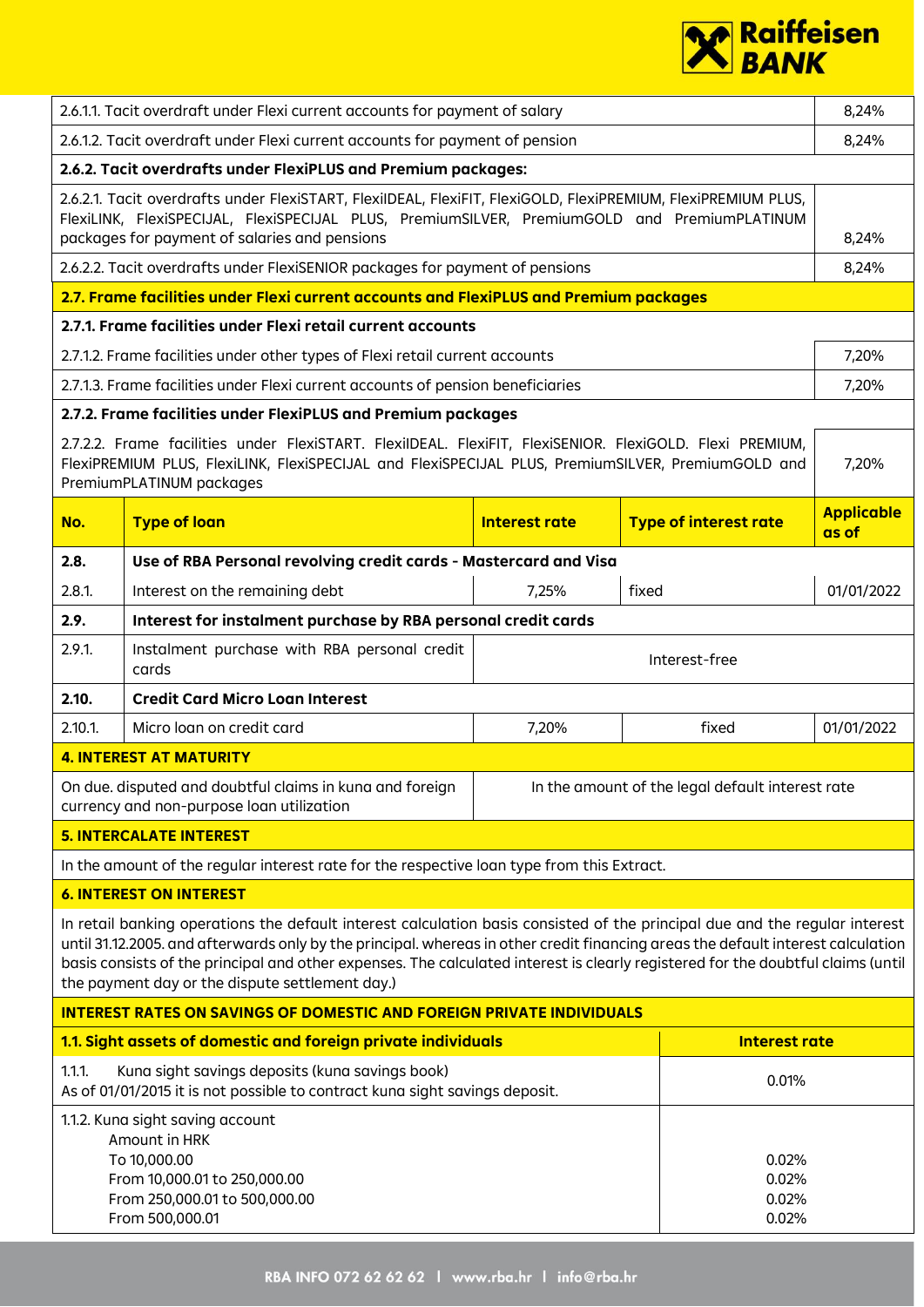

| As of 26/04/2021 it is not possible to contract kuna sight saving account.                                                                                 |                      |
|------------------------------------------------------------------------------------------------------------------------------------------------------------|----------------------|
| 1.1.3. Assets in current and kuna giro account                                                                                                             | $0.01\%$             |
| 1.1.4. Foreign currency sight savings deposit (FX savings book)<br>As of 01/01/2015 it is not possible to contract foreign currency sight savings deposit. | All currencies 0.01% |
| 1.1.5. Foreign currency account and giro account                                                                                                           | All currencies 0.01% |
| 2.1. Time savings deposits of domestic and foreign private individuals                                                                                     |                      |

As of 01/09/2013 the PI time savings deposits will be contracted only at a fixed interest rate and the savings deposit will be agreed for a term of 36 months at most with regard to the time deposit currency.

If a non-purpose savings deposit with multiple down-payments or a savings deposit with premium was agreed at a fixed interest rate. then for all the down-payments to the respective savings deposit fixed interest rates will apply.

If a non-purpose savings deposit with multiple down-payments or a savings deposit with premium was agreed at a variable interest rate (time deposited before 01/09/13). then for all the down-payments made by the due date to the respective savings deposit variable interest rates will apply.

For time savings deposits made before 01/09/13. at a variable interest rate with automatic renewal. upon renewal the fixed interest rate valid as on the date of the time savings deposit agreement renewal will be applied for the agreed term with regard to the time deposit currency, term and amount.

## **Calculation of time deposit term:**

- over 1 month: calendar 1 month + 1 day
- over 3 months: calendar 3 months + 1 day
- over 6 months: calendar 6 months + 1 day
- over 12 months: calendar 12 months + 1 day
- over 24 months: calendar 24 months + 1 day
- over 36 months: calendar 36 months + 1 day

# **RULES FOR EARLY TERMINATION OF NON-PURPOSE FIXED-TERM SAVINGS DEPOSIT**

A time deposit can be terminated early.

In case of early termination of **a non-purpose term savings deposit with variable interest rate and one-time payment option.** with or without the agreed automatic renewal of term period, regardless of whether the early termination is done in the first agreed period or after the automatic prolongation of the term period. the following is approved:

- a vista interest rate, depending on term savings deposit currency, for assets in the current, giro and FX account, valid as on the day of time deposit termination. in case the realized time deposit term is less than 6 months
- interest for the achieved term period if the achieved term period is over 6 months

In case of early termination of **a non-purpose term savings deposit with fixed interest rate and one-time payment option,** with or without the agreed automatic renewal of term period, the following is approved:

- a vista interest rate, depending on term savings deposit currency, for assets in the current. giro and FX account, valid on the termination date, if the achieved term period is less than 6 months, regardless of whether the early termination is done in the first agreed period or after the automatic prolongation of the term period
- if the achieved term period exceeds 6 months and the early termination is done in the first agreed period**.** the fixed interest rate on non-purpose term savings deposits with one time payment for the achieved term period, which is valid on the day of time deposit termination, if the said interest rate is lower than the agreed fixed interest rate, i.e. the agreed fixed interest rate. if the fixed interest rate on term savings deposits for the achieved term period, valid on the day of time deposit termination, exceeds the agreed fixed interest rate;
- if the achieved term period exceeds 6 months. and the savings deposit contains an automatic prolongation of term period and the early termination is done after the automatic term prolongation, the fixed interest rate on time deposits for the achieved term period which was valid on the day of time deposit termination, shall be approved, if the said interest rate is lower than the agreed fixed interest rate, i.e. the agreed fixed interest rate if the fixed interest rate on time deposits for the achieved term period, valid on the day of time deposit termination. exceeds the agreed fixed interest rate.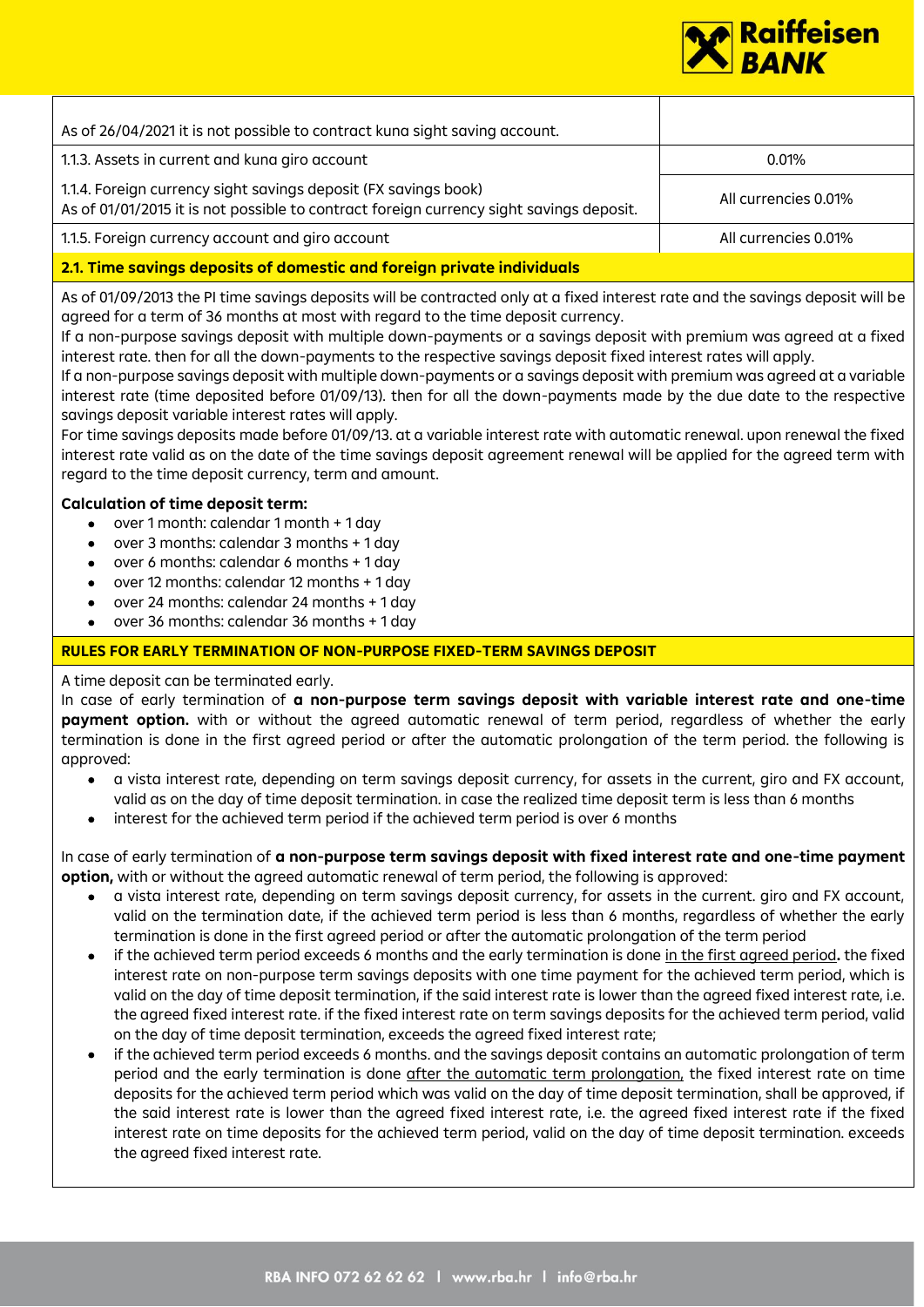

For savings deposit **in currencies for which the Decision on Interest Rates does not define the interest rate,** in case of an early termination of time deposit, a vista interest rate valid on the termination date of savings deposit will be approved.

In case of early termination of a **non-purpose fixed-term savings deposit with multiple payment option,** apply the same rules as for early termination of the savings deposit with one-time payment **for every individual payment separately.** 

**The achieved term/payment period means** the period from the date of making the fixed-term savings deposit/payment until the early termination date, i.e. from the date of the last non-purpose fixed-term savings deposit/payment renewal, if the deposit was extended. until the early termination date.

In case of early termination of **non-purpose term savings deposit with premium** (new premium savings which shall be arranged as of 01/04/2011), apply the same rules for approving the interest rate and charging the fee as for early termination of term savings deposit with multiple payment option.

In case of early termination of **non-purpose term savings deposit with premium made prior to 01/04/2011:**

- if the time deposit is in **HRK,** the interest is approved in the amount of interest rate on non-purpose time deposits in HRK, made with variable interest rate to a period exceeding 10 days, i.e. a vista interest, established for current and giro account in HRK, if the achieved term period is 10 days or shorter;
- if the savings deposit is **in HRK with currency clause tied to EUR,** the interest is approved in the amount of variable interest rate on non-purpose time deposits in HRK with currency clause tied to EUR, valid for the first interest rate bucket (lowest term amount) and the lowest term amount, i.e. a vista interest established for FX savings account in EUR, if the achieved term period is 30 days or shorter;
- if the savings deposit is **in EUR and USD,** the interest is approved in the amount of variable interest rate on nonpurpose time deposits in USD and EUR, valid for the first interest rate bucket (the lowest term amount) and the lowest term amount, i.e. a vista interest established for the FX savings account in EUR and USD, if the achieved term period is 30 days or shorter.

In case of early termination of term savings deposit with premium, the premium is not recognised (this refers to all agreed premium savings deposits regardless of when they were contracted).

**The early time savings deposit termination fee** is not charged when the Client's a vista interest rate is recognised in case of early termination.

In case of early termination of deposit, when the interest for the achieved term period is approved to the client, the fee is paid in accordance with the Decision on Service Fees.

The fee for early termination of the savings deposit with multiple payments shall not be charged if the a vista interest is approved for the first payment.

In case of early termination of the savings deposit with multiple payments. when the interest for the achieved fixed-term period is approved to the client on the occasion of making the first payment, the fee is paid in accordance with the Bank Decision on Service Fees.

In case of early termination of the guarantee deposit and the time deposit for purpose savings, the interest rate established in the Bank's Decision on Interest Rates is approved. The fee for early termination of the time deposit is paid according to the Decision on Service Fees. In case of early termination of the time deposit, the agreed bonus of the interest rate is not approved.

In case of early termination of **the deposit amount from the savings and insurance package «Osigurane kombinirke»,**  the client shall lose the right to the fixed bonus on the interest rate, and the same rules for approving the interest and collection of fee shall be applied as for the early termination of the savings deposit with a one-time payment option.

In case of early termination of **the deposit amount from the savings and insurance package «Moderne kombinirke»,** the client shall lose the right to the fixed bonus on the interest rate, and the same rules for approving the interest and collection of fee shall be applied as for the early termination of the savings deposit with a one-time payment option.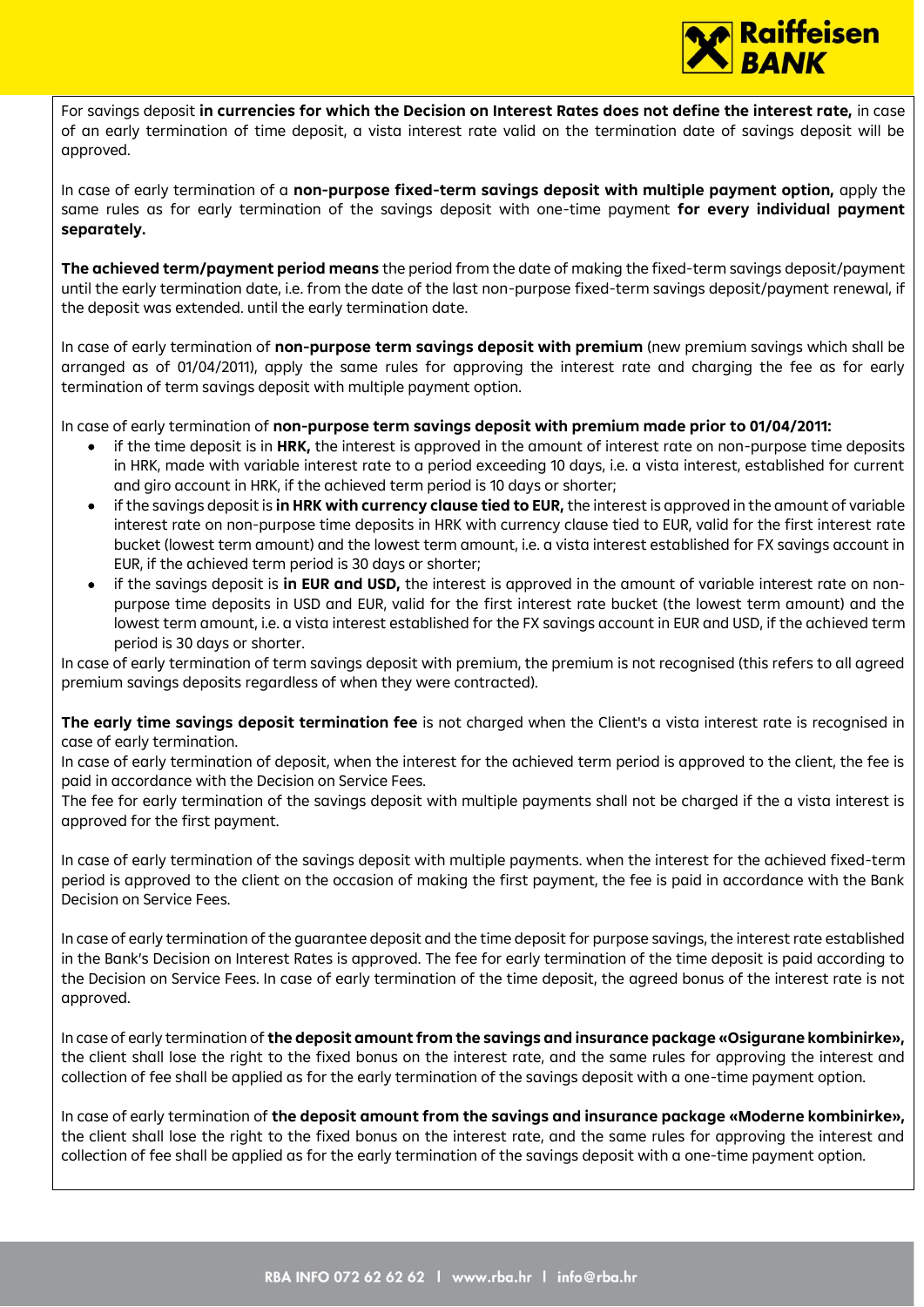

In case of early termination of **the deposit amount from the savings and investment package «Srebrne kombinirke»,**  the client shall lose the right to the fixed bonus on the interest rate, and the same rules for approving the interest and collection of fee shall be applied as for the early termination of the savings deposit with a one-time payment option.

If annuity interest rate payment was agreed for the term savings deposit which is terminated early (payment of the interest rate before the term savings deposit maturity date), upon the early termination correction/recalculation of the interest rate will be made. If the amount of the annuity interest rate payment is higher than the amount of the interest rate which is recognised, the principal of the term savings deposit will be reduced for the difference in the interest rate amounts.

# **2.1.1. KUNA TERM SAVINGS DEPOSITS MADE FOR A FIXED PERIOD WITHOUT A SPECIAL PURPOSE**

The possible period for contracting time deposits in kuna with a fixed interest rate is over 24 months. The HRK savings deposits at a fixed interest rate cannot be arranged with the option of automatic renewal of the time deposit agreement.

In case the savings deposit in kuna with fixed interest rate has been agreed upon with the option of automatic renewal of time deposit agreement, at the moment of agreement renewal applies the fixed interest rate for the respective maturity in keeping with terms and conditions which are effective at the moment of agreement renewal.

In case the savings deposit was agreed earlier with a fixed interest rate for a period of over 36 months with the option of automatic renewal of the time deposit agreement, at the moment of renewal a fixed interest rate for a period of 24 months will be applied in accordance with the conditions valid at the moment of the renewal.

# **Deposits at the fixed interest rate with one-time payment**

| <b>Savings deposit</b> | over 10 to 30 | over 1  | over 3    | over 6    | over 12    | over 24 mth. |
|------------------------|---------------|---------|-----------|-----------|------------|--------------|
| amount in kuna         | days*         | mth. ** | $mth.***$ | $mth$ *** | $mth.****$ |              |
| From 40,000.00         | 0.02          | 0.02    | 0.02      | 0.02      | 0.02       | 0.02         |

\*as of 01/03/2011 this maturity cannot be arranged

\*\* as of 02/05/2017 this maturity cannot be arranged

\*\*\* as of 01/07/2019 this maturity cannot be arranged

\*\*\*\*as of 02/02/2021 this maturity cannot be arranged

\*Interest rates for over 1 month term are applicable to the time deposits contracted before 02/05/2017 and to the subsequent payments for time deposits with multiple payments with term-to-maturity longer than 1 month, and shorter than 3 months.

\*\*\*Interest rates for over 3 and 6 months term are applicable to the time deposits contracted before 01/07/2019 and to the existing time deposits with the automatic agreement renewal clause for the specified term.

\*\*\*\*Interest rates for over 12 months term are applicable to the time deposits contracted before 02/02/2021 and to the existing time deposits with the automatic agreement renewal clause for the specified term.

**Minimum amount** for the first payment is HRK 40.000.00 Possible fixed-term period is **over 24 months**.

**2.1.2. Foreign currency term savings deposits made for a fixed period and without a special purpose**

Foreign currency term savings deposits are agreed at a **fixed interest rate**. Term savings deposits can be contracted for a fixed term without possibility of automatic rollover of the agreement.

The **possible period** for contracting the term savings deposits at a fixed interest rate in currencies EUR and AUD is over **24** months.

The **minimum period** for contracting the term savings deposits at a fixed interest rate in currency USD is over **12** months.

The **maximum period** for contracting the term savings deposits at a fixed interest rate in currency USD is **36** months.

In case the savings deposit in kuna with fixed interest rate has been agreed upon with the option of automatic renewal of time deposit agreement, at the moment of agreement renewal applies the fixed interest rate for the respective maturity in keeping with terms and conditions which are effective at the moment of agreement renewal.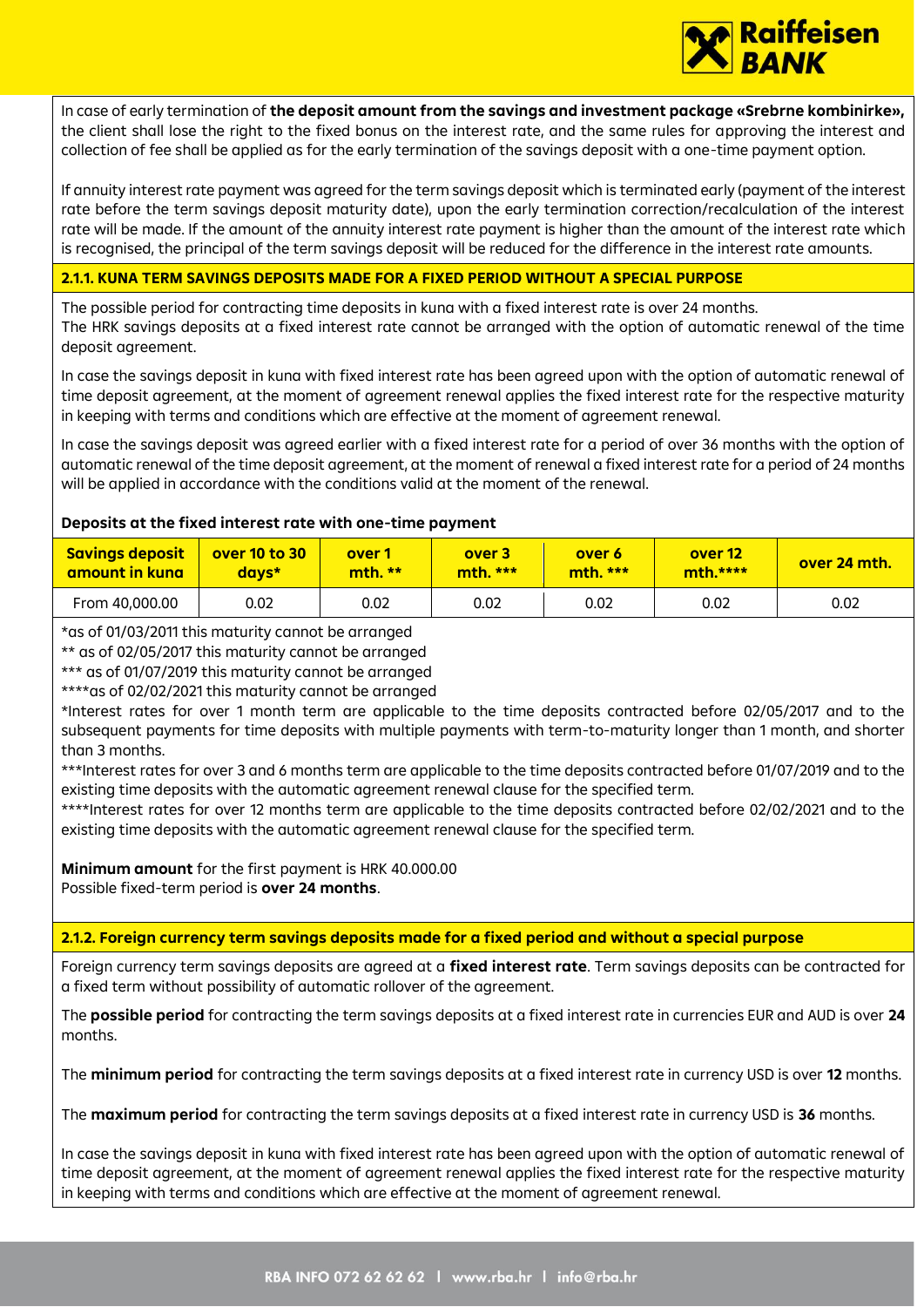

For the foreign currency term savings deposits arranged earlier at a fixed interest rate for a period of over 24 months with the option of automatic time deposit agreement renewal, at the moment of renewal, the interest rates equal to the fixed interest rates for the foreign currency non-purpose term savings deposit for the same currency, amount and maturity of over 24 months will be applied, in accordance with the terms and conditions valid at the moment of renewal.

## **DEPOSITS WITH ONE-TIME PAYMENT**

|                                         |                           | <b>FIXED INTEREST RATES</b> |                    |                        |                        |  |  |  |  |
|-----------------------------------------|---------------------------|-----------------------------|--------------------|------------------------|------------------------|--|--|--|--|
| Savings deposit amount in<br><b>EUR</b> | <b>Over</b><br>1 mth. $*$ | over<br>3 mth. **           | over<br>6 mth. **  | over<br>12 mth.****    | over<br><b>24 mth.</b> |  |  |  |  |
| From 5,000.00                           | 0.02                      | 0.02                        | 0.02               | 0.02                   | 0.02                   |  |  |  |  |
| Savings deposit amount in<br><b>USD</b> | over<br>1 mth. $*$        | over<br>3 mth. ***          | over<br>6 mth. *** | over<br><b>12 mth.</b> | over<br><b>24 mth.</b> |  |  |  |  |
| From 870.00                             | 0.02                      | 0.02                        | 0.02               | 0.10                   | 0.10                   |  |  |  |  |
| Savings deposit amount in<br><b>AUD</b> | over<br>1 mth. $*$        | over<br>$3$ mth. ***        | over<br>6 mth. *** | over<br>$12$ mth.****  | over<br><b>24 mth.</b> |  |  |  |  |
| From 8,000.00                           | 0.02                      | 0.02                        | 0.02               | 0.02                   | 0.02                   |  |  |  |  |

**\***Interest rates for over a 1 month term are applicable to time savings deposits contracted before 02/05/2017 and to the existing deposits with the automatic agreement renewal clause for the specified term.

\*\*as of 01/07/2019 this maturity cannot be arranged for EUR currency time deposits

Interest rates for over 3 and 6 months term in EUR currency are applicable to the time deposits contracted before 01/07/2019 and to the existing time deposits with the automatic agreement renewal clause for the specified term.

\*\*\*as of 07/09/2020 this maturity cannot be arranged for USD and AUD currencies time deposits

Interest rates for over 3 and 6 months term in USD and AUD currencies are applicable to the time deposits contracted before 07/09/2020 and to the existing time deposits with the automatic agreement renewal clause for the specified term. \*\*\*\*as of 02/02/2021 this maturity cannot be arranged for EUR and AUD currencies time deposits

Interest rates for over 12 months term in EUR and AUD currencies are applicable to the time deposits contracted before 02/02/2021 and to the existing time deposits with the automatic agreement renewal clause for the specified term.

## **DEPOSITS WITH MULTIPLE PAYMENTS**

|                                      | <b>FIXED INTEREST RATES</b> |                                        |                     |                        |                        |  |  |
|--------------------------------------|-----------------------------|----------------------------------------|---------------------|------------------------|------------------------|--|--|
| <b>Savings deposit amount in USD</b> | over<br>1 mth. $*$          | over<br>$3$ mth. **                    | over<br>6 mth. $**$ | over<br><b>12 mth.</b> | over<br><b>24 mth.</b> |  |  |
| From 450.00                          | 0.02                        | 0.02                                   | 0.10                | 0.10                   |                        |  |  |
|                                      |                             | Interest rates for subsequent payments |                     |                        |                        |  |  |

\*Interest rates for over a 1 month term are applicable to time savings deposits contracted before 02/05/2017 and to the existing deposits with the automatic agreement renewal clause for the specified term.

\*\*as of 07/09/2020 this maturity cannot be arranged for USD currency time deposits

Interest rates for over 3 and 6 months term in USD currency are applicable to the time deposits contracted before 01/07/2019 and to the existing time deposits with the automatic agreement renewal clause for the specified term.

Every separate payment into deposit has its own interest rate, which is defined by the period remaining until the deposit maturity and the total deposit amount. Minimum amount for the first payment is **450.00 USD.**

## **2.1.3. Non-purpose term guarantee deposit of private individuals**

**Interest rates**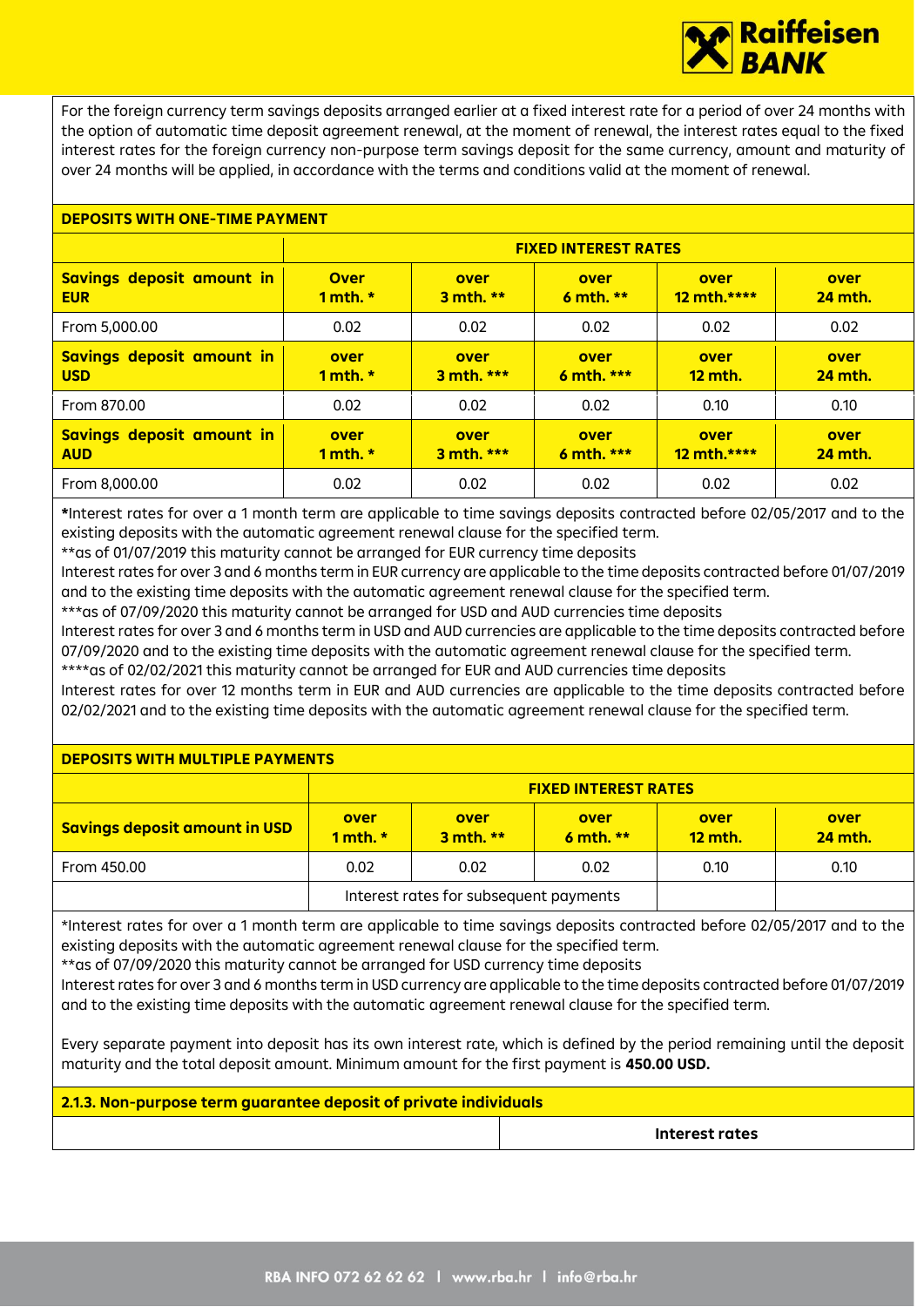

| 2.1.3.1. Term guarantee deposit for obtaining a loan for<br>housing purposes or for purchase of business premises:<br>a) in EUR<br>b) in USD<br>c) in HRK                                                                                                                                                                       | 0.05%<br>0.50%<br>0.10%                                                                                                                                                                                                                                                                                                                           |
|---------------------------------------------------------------------------------------------------------------------------------------------------------------------------------------------------------------------------------------------------------------------------------------------------------------------------------|---------------------------------------------------------------------------------------------------------------------------------------------------------------------------------------------------------------------------------------------------------------------------------------------------------------------------------------------------|
| 2.1.3.2. Early termination of term guarantee deposit for<br>obtaining a loan for housing purposes or for purchase of<br>business premises                                                                                                                                                                                       | Interest rate on sight assets valid for the deposit<br>currency on the termination date. i.e. the agreed interest<br>rate if the interest rate on sight assets is higher than the<br>agreed interest rate                                                                                                                                         |
| 2.1.3.3. Term guarantee deposit for obtaining a non-purpose<br>lombard loan with pledge of the savings deposit                                                                                                                                                                                                                  | Interest rate for non-purpose fixed-term savings<br>deposits, in keeping with this Decision                                                                                                                                                                                                                                                       |
| 2.1.3.4. Early termination in full and/or in part) of term<br>guarantee deposit from item 2.1.3.3. hereof                                                                                                                                                                                                                       | Agreed interest rate for the achieved term period                                                                                                                                                                                                                                                                                                 |
| 2.1.3.5. Term guarantee deposit with currency clause in EUR<br>for obtaining a loan for purchase of house/flat and house<br>construction with fixed interest rate for 5 years                                                                                                                                                   | 0.5% fixed                                                                                                                                                                                                                                                                                                                                        |
| 2.1.3.6. Early termination of term guarantee deposit with<br>currency clause in EUR for obtaining a loan for purchase of<br>house/flat and house construction with fixed interest rate for<br>5 years                                                                                                                           | Interest rate on sight assets valid for the deposit<br>currency on the termination date. i.e. the agreed interest<br>rate if the interest rate on sight assets is higher than the<br>agreed interest rate                                                                                                                                         |
| 2.1.3.7. Guarantee deposit for limit approval on personal credit<br>card                                                                                                                                                                                                                                                        | depending on the currency and amount of the deposit as<br>well as term period                                                                                                                                                                                                                                                                     |
| 2.1.3.8. Early termination of term guarantee deposit for limit<br>approval on personal credit card                                                                                                                                                                                                                              | Interest rate in keeping with terms and conditions from<br>the Decision on non-purpose fixed-term savings deposits                                                                                                                                                                                                                                |
| 2.1.3.9. Guarantee deposit for other transactions and<br>purposes                                                                                                                                                                                                                                                               | In keeping with special decisions made for every<br>transaction separately                                                                                                                                                                                                                                                                        |
| 2.1.3.10. Early termination of term guarantee deposit for other<br>transactions and purposes                                                                                                                                                                                                                                    | In keeping with special decisions for every separate<br>transaction (if this has not been defined by a special<br>decision. it will be operated in accordance with terms<br>and conditions from the Decision on non-purpose fixed-<br>term savings deposits whereby the approved interest<br>rate cannot be higher than the agreed interest rate) |
| 2.1.3.11. Termination of guarantee deposit from item 2.1.3.1.,<br>2.1.3.3. and 2.1.3.5. after the loan has been regularly settled.<br>and the time deposit has been made for the period which<br>ends after the maturity of the last annuity of the loan<br>referred to in item 2.1.3.1., 2.1.3.3. and 2.1.3.5.                 | Interest rate agreed for the achieved term period                                                                                                                                                                                                                                                                                                 |
| 2.1.3.12. Partial termination of guarantee deposit from item<br>2.1.3.1., 2.1.3.3. and 2.1.3.5. at the request of Credit Risk<br>Management Division. to settle overdue debts on credit from<br>the point 2.1.3.1., 2.1.3.3. and 2.1.3.5.                                                                                       | Interest rate agreed for the achieved term period                                                                                                                                                                                                                                                                                                 |
| 2.1.4. Term savings deposits of private individuals which are no longer in the offer                                                                                                                                                                                                                                            |                                                                                                                                                                                                                                                                                                                                                   |
| 2.1.4.1. Term Savings Deposits with Variable Interest Rate (agreed before 01/09/2013)                                                                                                                                                                                                                                           |                                                                                                                                                                                                                                                                                                                                                   |
| The mentioned interest rates are applied for the existing term savings deposits at a variable interest rate and for early<br>termination of term savings deposits, when, in accordance with the rules for early termination stipulated herein, a variable<br>interest rate for non-purpose term savings deposits is recognised. |                                                                                                                                                                                                                                                                                                                                                   |

Interest rates refer to the term savings deposits with no automatic renewal since 01/09/2013.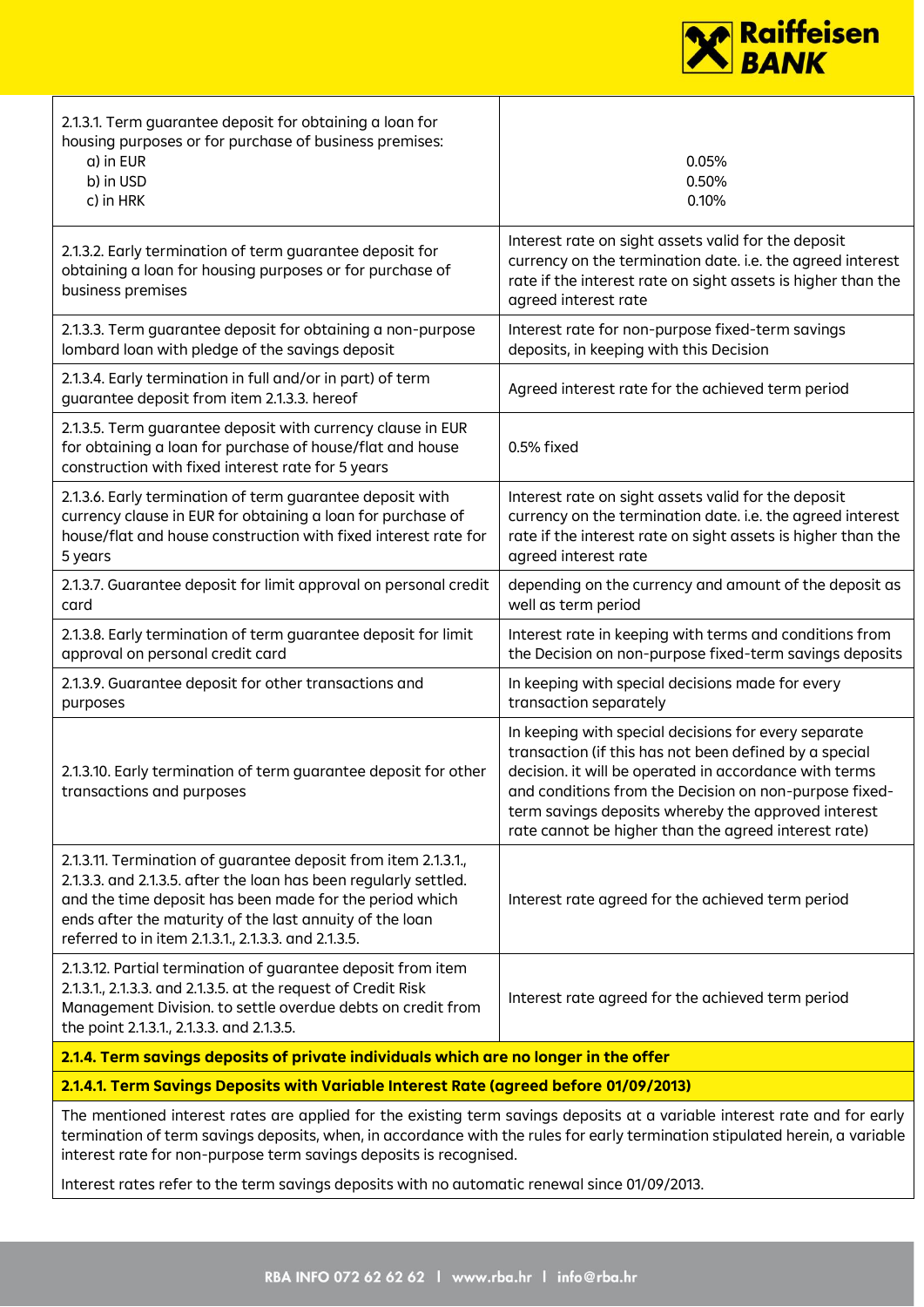

At the moment of renewing a term savings deposit that was agreed before 01/09/2013 with a variable interest rate and automatic renewal, the fixed interest rate valid as on the day of the term savings deposit renewal for the agreed term, depending on the currency, term and amount, is applied.

## **Term savings deposits in kuna with variable interest rate with one-time payment**

As of 01/01/2011 it is not possible to contract a kuna savings deposit at a variable interest rate. To savings deposits which have been agreed upon prior to 01/01/2011 at variable interest rate apply the following interest rates:

- $\bullet$  over 10 days 1.50%
- over 1 month 2.10%
- over 3 months 2.70%
- over 6 months 3.35%
- over 12 months 3.70%

To deposits which have been agreed upon earlier at variable interest rate on the period of over 12 months, apply the interest rates for the maturity over 12 months.

# **Term savings deposits in foreign currency with variable interest rate**

As of 01/09/2013 it is not possible to contract savings deposit at a variable interest rate. For savings deposits agreed before 01/09/2013 at a variable interest rate. the following interest rates will be applied:

# **SAVINGS DEPOSITS WITH ONE-TIME PAYMENT**

|                                      | variable interest rates |                |                |                        |                |                        |
|--------------------------------------|-------------------------|----------------|----------------|------------------------|----------------|------------------------|
| <b>Savings deposit amount in EUR</b> | over<br>1 mth.          | over<br>3 mth. | over<br>6 mth. | over<br><b>12 mth.</b> | over<br>24mth. | over<br><b>36 mth.</b> |
| From 1,000.00 to 2,500.00            | 1.00                    | 1.90           | 2.20           | 2.45                   | 2.55           | 2.55                   |
| From 2,500.01 to 5,000.00            | 1.20                    | 2.00           | 2.30           | 2.55                   | 2.65           | 2.65                   |
| From 5,000.01 to 10,000.00           | 1.30                    | 2.05           | 2.40           | 2.65                   | 2.75           | 2.75                   |
| From 10,000.01 to 25,000.00          | 1.40                    | 2.10           | 2.55           | 2.75                   | 2.85           | 2.85                   |
| From 25,000.01 to 50,000.00          | 1.50                    | 2.20           | 2.60           | 2.80                   | 2.90           | 2.90                   |
| From 50,000.01                       | 1.70                    | 2.30           | 2.65           | 2.85                   | 2.95           | 2.95                   |
| <b>Savings deposit amount in USD</b> | over<br>1 mth.          | over<br>3 mth. | over<br>6 mth. | over<br><b>12 mth.</b> | over<br>24mth. | over<br><b>36 mth.</b> |
| From 870.00 to 8,700.00              | 1.20                    | 1.60           | 1.85           | 1.95                   | 2.10           | 2.10                   |
| From 8,700.01 to 43,500.00           | 1.50                    | 1.80           | 2.15           | 2.20                   | 2.25           | 2.25                   |
| From 43,500.01                       | 1.60                    | 1.90           | 2.40           | 2.40                   | 2.45           | 2.45                   |
| <b>Savings deposit amount in CHF</b> | over<br>1 mth.          | over<br>3 mth. | over<br>6 mth. | over<br><b>12 mth.</b> | over<br>24mth. | over<br><b>36 mth.</b> |
| From 1,500.00 to 37,000.00           | 0.20                    | 0.30           | 0.40           | 0.60                   | 0.70           | 0.70                   |
| From 37,000.01 to 74,000.00          | 0.25                    | 0.35           | 0.45           | 0.90                   | 1.00           | 1.00                   |
| From 74,000.01                       | 0.30                    | 0.40           | 0.50           | 1.00                   | 1.10           | 1.10                   |
| <b>Savings deposit amount in AUD</b> | over<br>1 mth.          | over<br>3 mth. | over<br>6 mth. | over<br><b>12 mth.</b> | over<br>24mth. | over<br><b>36 mth.</b> |
| From 1,600.00 to 80,000.00           | 2.25                    | 2.25           | 2.25           | 2.25                   | 2.25           | 2.25                   |
| From 80,000.01                       | 2.50                    | 2.50           | 2.50           | 2.50                   | 2.50           | 2.50                   |
| <b>Savings deposit amount in CAD</b> | over                    | over           | over           | over                   | over           | over                   |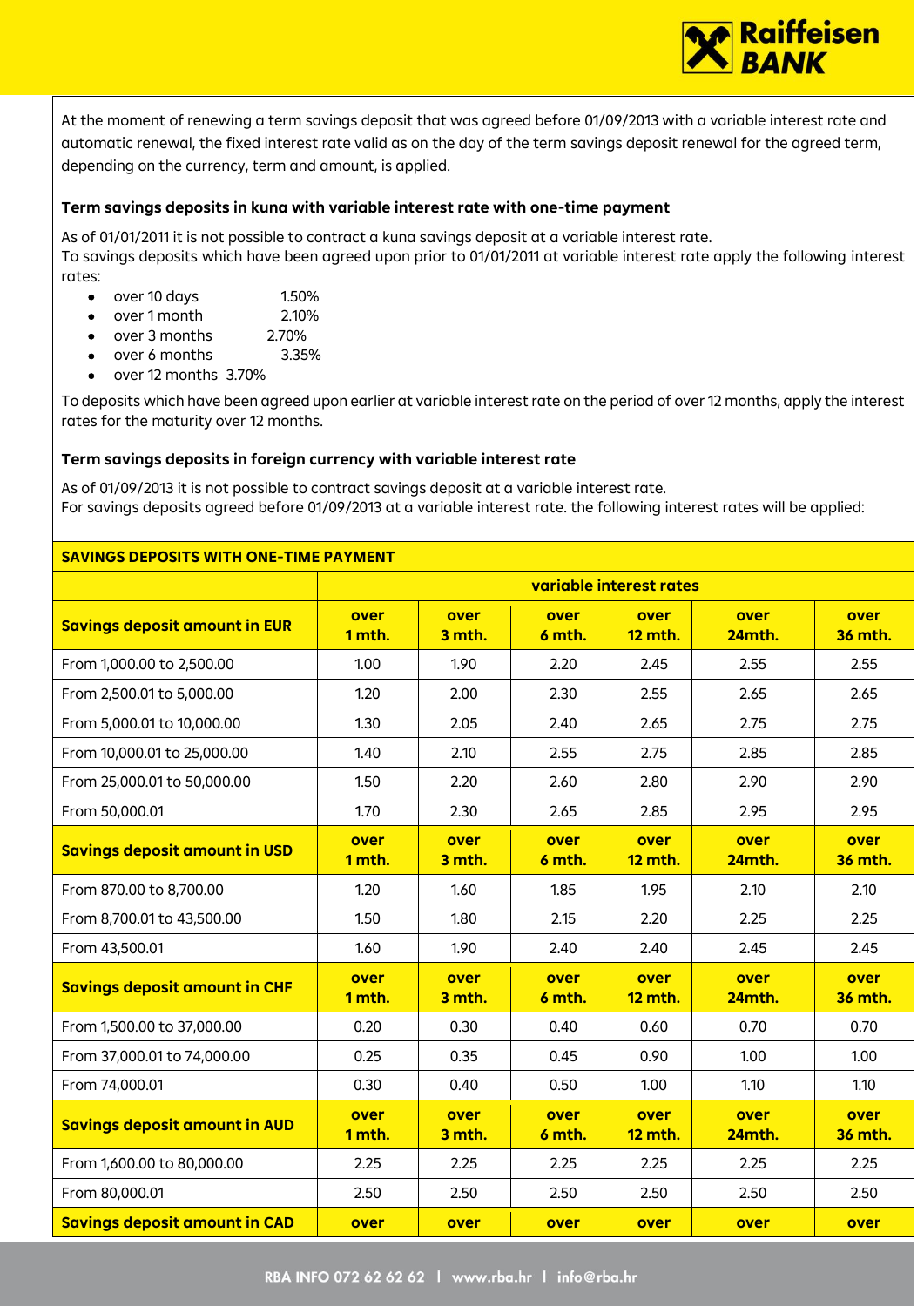

|                                                | 1 mth.                                 | 3 mth.         | 6 mth.                  | <b>12 mth.</b>         | 24mth.         | 36 mth.                |
|------------------------------------------------|----------------------------------------|----------------|-------------------------|------------------------|----------------|------------------------|
| From 1,500.00 to 75,000.00                     | 0.60                                   | 0.70           | 0.95                    | 1.25                   | 1.35           | 1.45                   |
| From 75,000.01                                 | 0.75                                   | 0.80           | 1.00                    | 1.30                   | 1.40           | 1.55                   |
| <b>Savings deposit amount in GBP</b>           | over<br>1 mth.                         | over<br>3 mth. | over<br>6 mth.          | over<br><b>12 mth.</b> | over<br>24mth. | over<br><b>36 mth.</b> |
| From 700.00 to 34,000.00                       | 0.30                                   | 0.40           | 0.50                    | 0.75                   | 1.00           | 1.10                   |
| From 34,000.01                                 | 0.35                                   | 0.45           | 0.55                    | 0.85                   | 1.10           | 1.20                   |
| <b>SAVINGS DEPOSITS WITH MULTIPLE PAYMENTS</b> |                                        |                |                         |                        |                |                        |
|                                                |                                        |                | variable interest rates |                        |                |                        |
| <b>Savings deposit amount in EUR</b>           | over<br>1 mth.                         | over<br>3 mth. | over<br>6 mth.          | over<br><b>12 mth.</b> | over<br>24mth. | over<br><b>36 mth.</b> |
| From 1,000.00 to 2,500.00                      | 1.00                                   | 1.90           | 2.20                    | 2.45                   | 2.55           | 2.55                   |
| From 2,500.01 to 5,000.00                      | 1.20                                   | 2.00           | 2.30                    | 2.55                   | 2.65           | 2.65                   |
| From 5,000.01 to 10,000.00                     | 1.30                                   | 2.05           | 2.40                    | 2.65                   | 2.75           | 2.75                   |
| From 10,000.01 to 25,000.00                    | 1.40                                   | 2.10           | 2.55                    | 2.75                   | 2.85           | 2.85                   |
| From 25,000.01 to 50,000.00                    | 1.50                                   | 2.20           | 2.60                    | 2.80                   | 2.90           | 2.90                   |
| From 50,000.01                                 | 1.70                                   | 2.30           | 2.65                    | 2.85                   | 2.95           | 2.95                   |
|                                                | Interest rates for subsequent payments |                |                         |                        |                |                        |
| <b>Savings deposit amount in USD</b>           | over<br>1 mth.                         | over<br>3 mth. | over<br>6 mth.          | over<br><b>12 mth.</b> | over<br>24mth. | over<br><b>36 mth.</b> |
| From 870.00 to 8,700.00                        | 1.20                                   | 1.60           | 1.85                    | 1.95                   | 2.10           | 2.10                   |
| From 8,700.01 to 43,500.00                     | 1.50                                   | 1.80           | 2.15                    | 2.20                   | 2.25           | 2.25                   |
| From 43,500.01                                 | 1.60                                   | 1.90           | 2.40                    | 2.40                   | 2.45           | 2.45                   |
|                                                | Interest rates for subsequent payments |                |                         |                        |                |                        |

# **Savings deposits with premium and variable interest rate**

(Children's term savings deposits with premium applying from 01/04/2011)

The minimum term for term savings deposits with a premium at a variable interest rate, which were available until 1 September 2013. was 12 months.

|                                      | variable interest rates |                                           |                |                        |                       |                        |  |
|--------------------------------------|-------------------------|-------------------------------------------|----------------|------------------------|-----------------------|------------------------|--|
| Savings deposit amount in kuna       | over<br>1 mth.          | over<br>3 mth.                            | over<br>6 mth. | over<br><b>12 mth.</b> | over<br><b>24mth.</b> | over<br><b>36 mth.</b> |  |
| From 100.00 to 10,000.00             | 2.60                    | 3.20                                      | 3.60           | 3.80                   | 3.80                  | 3.80                   |  |
| From 10,000.01 to 50,000.00          | 2.80                    | 3.40                                      | 3.80           | 4.00                   | 4.00                  | 4.00                   |  |
| From 50,000.01 to 200,000.00         | 2.90                    | 3.50                                      | 3.90           | 4.10                   | 4.10                  | 4.10                   |  |
| From 200,000.01                      | 3.00                    | 3.60                                      | 4.00           | 4.20                   | 4.20                  | 4.20                   |  |
| Premium on interest                  |                         | Interest rates for subsequent<br>payments |                | 25%                    | 25%                   | 25%                    |  |
| <b>Savings deposit amount in EUR</b> | over<br>1 mth.          | over<br>3 mth.                            | over<br>6 mth. | over<br><b>12 mth.</b> | over<br><b>24mth.</b> | over<br><b>36 mth.</b> |  |
| From 15.00 to 2,500.00               | 1.60                    | 2.00                                      | 2.50           | 3.00 <sub>1</sub>      | 3.00                  | 3.00                   |  |
| From 2,500.01 to 5,000.00            | 1.70                    | 2.20                                      | 2.70           | 3.10                   | 3.10                  | 3.10                   |  |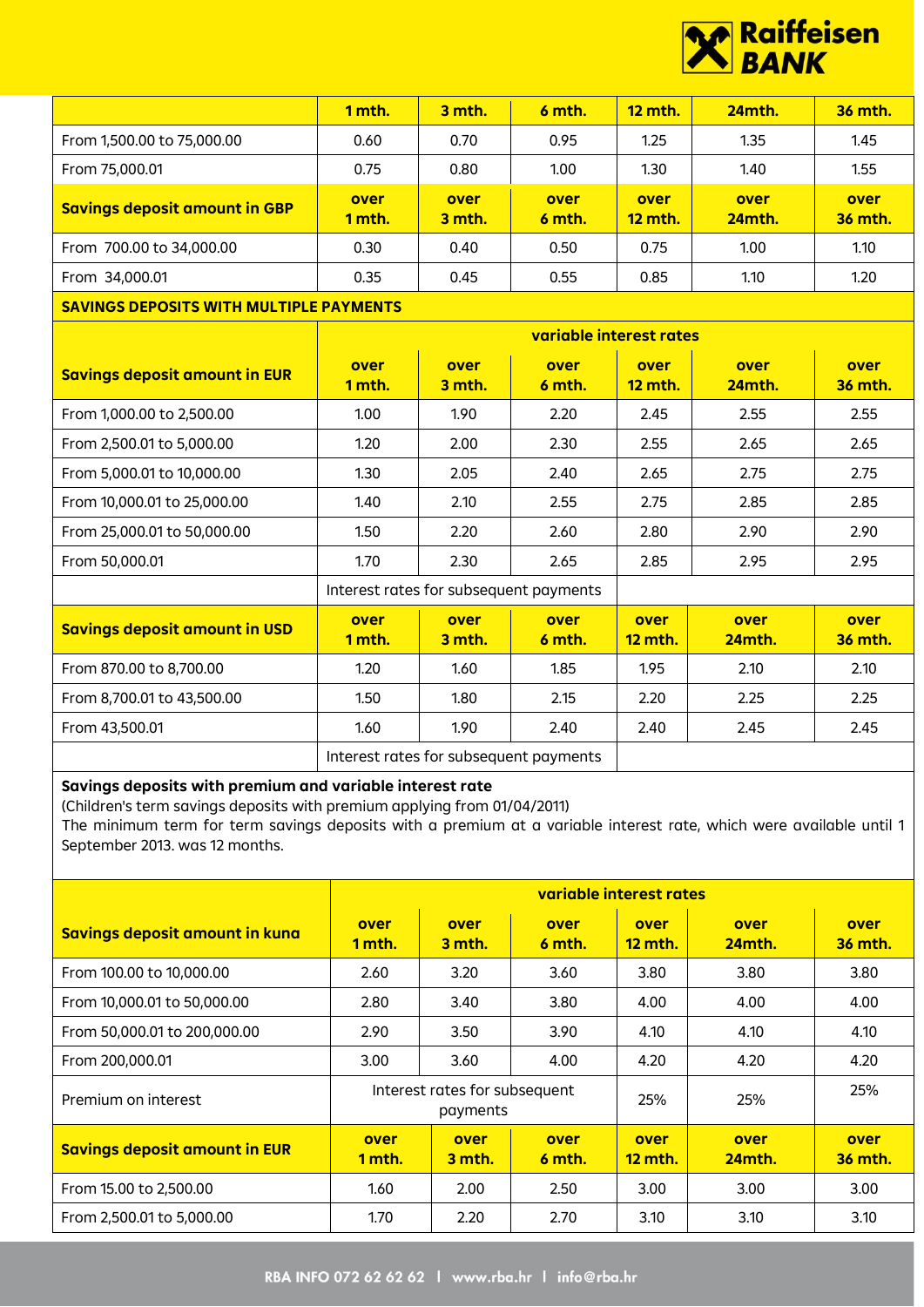

| From 10,000.01 to 25,000.00<br>3.10<br>3.60<br>2.50<br>3.60<br>3.60<br>1.90<br>3.20<br>3.80<br>3.80<br>3.80<br>2.00<br>From 25,000.01<br>2.60<br>Interest rates for subsequent | From 5,000.01 to 10,000.00 | 1.80 | 2.40 | 3.00 | 3.30 | 3.30 | 3.30 |
|--------------------------------------------------------------------------------------------------------------------------------------------------------------------------------|----------------------------|------|------|------|------|------|------|
|                                                                                                                                                                                |                            |      |      |      |      |      |      |
|                                                                                                                                                                                |                            |      |      |      |      |      |      |
| payments                                                                                                                                                                       | Premium on interest        |      |      |      | 25%  | 25%  | 25%  |

#### **2.1.4.2. Kuna term savings deposit with foreign currency clause**

Interest rates for HRK non-purpose term savings deposits with a currency clause agreed before 1 December 2010 with a currency clause in EUR, or before 15 February 2008 with a currency clause in USD, are defined as follows:

## **Term savings deposits in HRK with a currency clause in EUR**

For the HRK term savings deposits with an EUR currency clause agreed before 1 December 2010. the amount of interest rates for non-purpose time deposits with a single payment and at a variable interest rate in EUR from item 2.1.4.1. herein will be applied.

#### **Term savings deposits in HRK with a currency clause in USD**

For the HRK term savings deposits with a USD currency clause agreed before 15 February 2008. the amount of interest rates for non-purpose time deposits with a single payment and at a variable interest rate in USD from item 2.1.4.1. herein will be applied.

For the HRK term savings deposits with an EUR and a USD currency clause, agreed at a variable interest rate with automatic renewal, the fixed interest rate for non-purpose time deposits with single down-payment in EUR and USD from the item 2.1.2. of the Decision shall be applied, valid as on the date of the term savings deposit agreement renewal for the contracted term, with respect to the currency, term and amount of the term savings deposit.

# **2.1.4.3. Savings deposit with premium agreed upon prior to 01/04/2011**

#### **Savings deposits with premium in kuna**

To kuna term savings deposit with premium which have been agreed upon prior to 01/04/2011 apply the following interest rates and premium:

|                         | INTEREST RATE: | PREMIUM ON INTEREST: |
|-------------------------|----------------|----------------------|
| $\bullet$ over 24 mths. | 4.20%          | $10\%$               |
| $\bullet$ over 36 mths. | 4.20%          | 15%                  |
| $\bullet$ over 60 mths. | 4.20%          | 20%                  |

The minimum amounts of single payments in the term savings deposit with a premium for adult domestic and foreign private individuals are:

- monthly HRK 400.00
- quarterly **HRK 1.200.00**
- semi-annually HRK 2.400.00

The minimum amounts of single payments in the term savings deposit with a premium for minor domestic and foreign private individuals are:

- monthly HRK 100.00
- quarterly HRK 300.00
- semi-annually HRK 600.00

## **2.1.4.4. Term savings deposits with fixed interest rates which are no longer in the offer**

## **Term savings deposits with foreign currency clause**

As of 01/02/2016 it is not possible to contract savings deposit in currencies CHF, CAD and GBP. For savings deposits agreed before 01/02/2016 in CHF, CAD and GBP with automatic renewal, the following interest rates will be applied:

| Savings deposit amount in CHF        | over<br>1 mth. | over<br>3 mth. | over<br>6 mth. | over<br><b>12 mth.</b> | over<br><b>24 mth.</b> |
|--------------------------------------|----------------|----------------|----------------|------------------------|------------------------|
| From 1,500.00                        | 0.02           | 0.02           | 0.02           | 0.02                   | 0.02                   |
| <b>Savings deposit amount in CAD</b> | over           | over           | over           | over                   | over                   |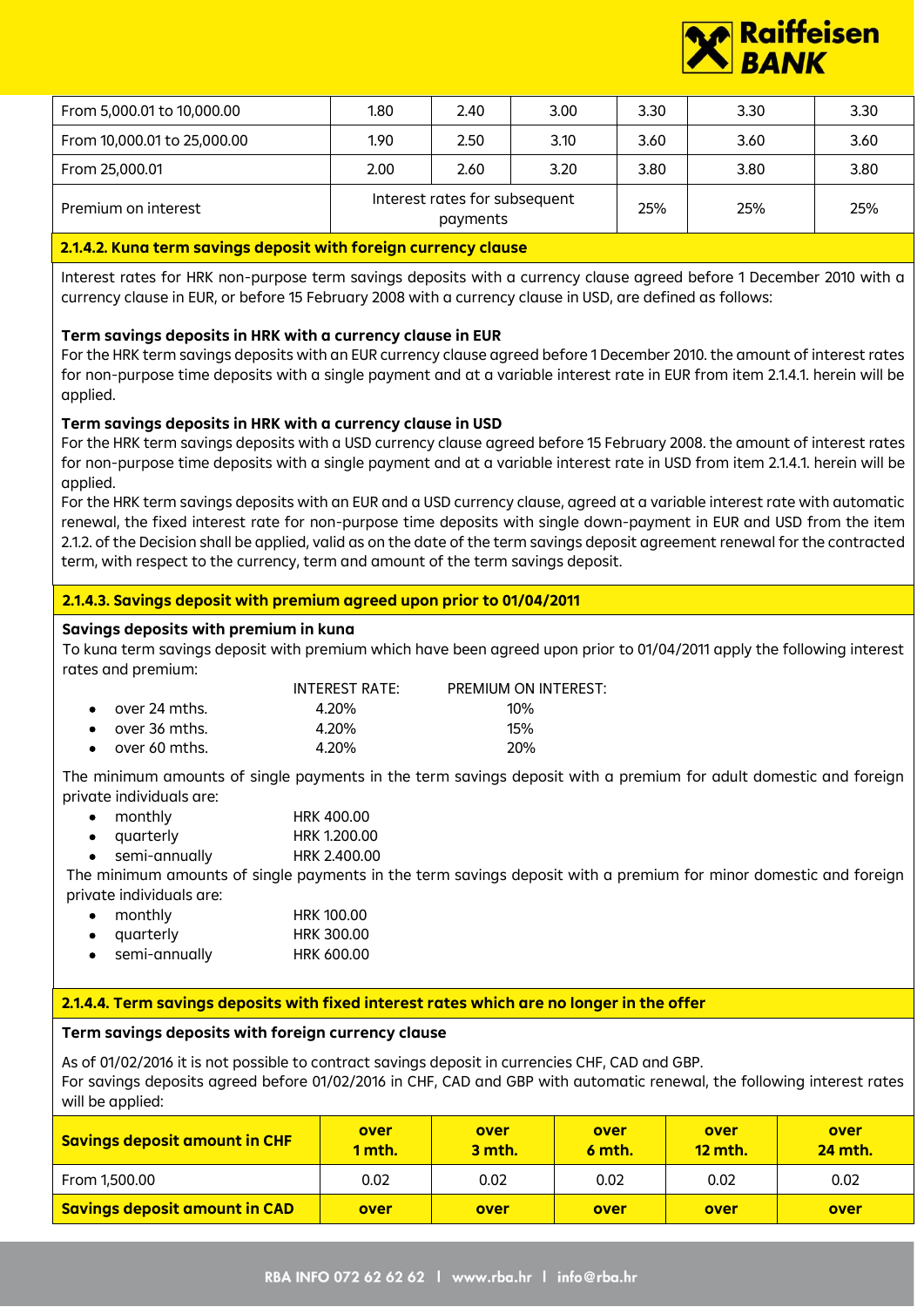

|                                      | 1 mth.         | 3 mth.         | 6 mth.         | <b>12 mth.</b>         | <b>24 mth.</b>         |
|--------------------------------------|----------------|----------------|----------------|------------------------|------------------------|
| From 1,500.00                        | 0.02           | 0.02           | 0.02           | 0.02                   | 0.02                   |
| <b>Savings deposit amount in GBP</b> | over<br>1 mth. | over<br>3 mth. | over<br>6 mth. | over<br><b>12 mth.</b> | over<br><b>24 mth.</b> |
| From 700.00                          | 0.02           | 0.02           | 0.05           | 0.05                   | 0.05                   |

As of 01/09/2019 it is not possible to contract savings deposit in currencies NOK and SEK. For savings deposits agreed before 01/09/2019 in NOK and SEK with automatic renewal, the following interest rates will be applied:

| <b>Savings deposit amount in NOK</b> | over<br>1 mth. | over<br>3 mth. | over<br>6 mth. | over<br><b>12 mth.</b> | over<br><b>24 mth.</b> |
|--------------------------------------|----------------|----------------|----------------|------------------------|------------------------|
| All amounts                          | 0.02           | 0.02           | 0.02           | 0.02                   | 0.02                   |
| <b>Savings deposit amount in SEK</b> | over<br>1 mth. | over<br>3 mth. | over<br>6 mth. | over<br><b>12 mth.</b> | over<br><b>24 mth.</b> |
| All amounts                          | 0.02           | 0.02           | 0.02           | 0.02                   | 0.02                   |

**2.1.4.5. Savings and investment package «Srebrne kombinirke» - term savings deposit in EUR with fixed interest rate and fixed bonus on interest rate**

To clients who arrange savings deposit in EUR with fixed interest rate. and invest a portion of their available funds. apart from RBA non-purpose term savings, in Raiffesien Voluntary Pension Fund. the Bank shall allow to arrange a fixed bonus.

Term savings deposit which is a part of the package «Srebrne kombinirke» can be arranged only for the period of **6 months + 1 day or 12 months + 1 day.**

The minimum term savings deposit amount is EUR 1.000.00, and the maximum term savings deposit amount is **EUR 18,000.00.**

The interest rate amount for a certain term category and term period is determined in keeping with terms and conditions for term savings deposits in EUR at fixed interest rate with a one-time payment.

The fixed bonus depends on the time deposit term which has been agreed upon with the Bank:

- if the client makes a time deposit for the period of 6 months + 1 day. he/she will be entitled to the fixed bonus of 0.75%.
- if the client makes a time deposit for the period of 12 months + 1 day. he/she will be entitled to the fixed bonus of 0.60%.

The minimum amount of the first payment in Raiffeisen Voluntary Pension Fund is **HRK 800.00**.

Fixed bonus of Savings and investment package «Srebrne kombinirke» is summed up with a bonus interest rate for Clients holding an account with the Bank to which account they route their regular income.

Fixed bonus of Savings and investment package «Srebrne kombinirke» and bonus interest rate for Clients holding an account with the Bank to which account they route their regular income will be applicable on the agreed period of 6 months + 1 day or 12 months + 1 day.

**2.1.4.6. Time savings deposits at a fixed interest rate for the currencies HRK, EUR, USD and AUD which are not available since 02/05/2017, 01/07/2019, 07/09/2020 and 02/02/2020**

Since 02/05/2017 contracting of a time savings deposit in the currencies HRK, EUR, USD and AUD for a term exceeding 1 month is not possible.

Interest rates for a term exceeding 1 month apply to time savings deposits contracted before 02/05/2017 and to the subsequent payments for time savings deposits with multiple payments with term-to-maturity longer than 1 month and shorter than 3 months. The interest rates are as follows:

- ➢ for the currency HRK : over 1 month 0.02%
- ➢ for the currency EUR : over 1 month 0.02%
- ➢ for the currency USD : over 1 month 0.05%
- ➢ for the currency AUD : over 1 month 0.05%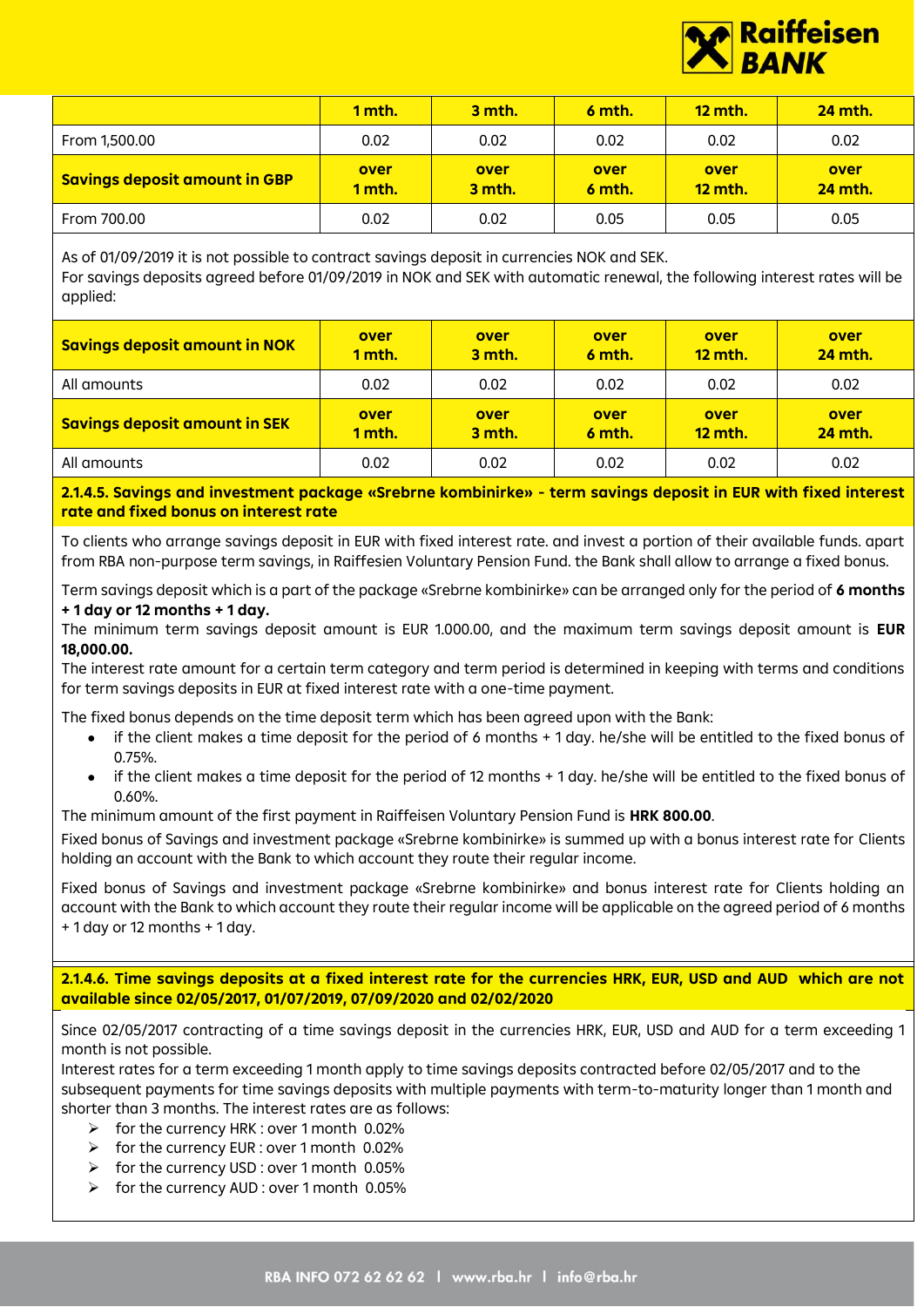

Since 01/07/2019 contracting of a time savings deposit in the currencies HRK and EUR for a term exceeding 3 or 6 months is not possible.

Interest rates for a term exceeding 3 or 6 months apply to time savings deposits contracted before 01/07/2019 and to the subsequent payments for time savings deposits with multiple payments with term-to-maturity longer than 3 or 6 months and shorter than 12 months, and to the existing time savings deposits with the automatic agreement renewal clause for the specified term. The interest rates are as follows:

- ➢ for the currency HRK: over 3 months 0,02%
	- over 6 months 0,02%
- $\triangleright$  for the currency EUR: over 3 months 0,02% over 6 minths 0,02%

Since 07/09/2020 contracting of a time savings deposit in the currencies USD and AUD for a term exceeding 3 or 6 months is not possible.

Interest rates for a term exceeding 3 or 6 months apply to time savings deposits contracted before 07/09/2020 and to the subsequent payments for time savings deposits with multiple payments with term-to-maturity longer than 3 or 6 months and shorter than 12 months, and to the existing time savings deposits with the automatic agreement renewal clause for the specified term. The interest rates are as follows:

- ➢ for the currency USD: over 3 months 0,02%
	- over 6 months 0,02%
- $\triangleright$  for the currency AUD: over 3 months 0,02% over 6 minths 0,02%

Since 02/02/2021 contracting of a time savings deposit in the currencies HRK, EUR and AUD for a term exceeding 3 or 6 months is not possible.

Interest rates for a term exceeding 12 months apply to time savings deposits contracted before 02/02/2021 and to the subsequent payments for time savings deposits with multiple payments with term-to-maturity longer than 12 months and shorter than 36 months, and to the existing time savings deposits with the automatic agreement renewal clause for the specified term. The interest rates are as follows:

- ➢ for the currency HRK: over 12 months 0,02%
- ➢ for the currency EUR: over 12 months 0,02%
- ➢ for the currency AUD: over 12 months 0,02%

**2.1.4.7. Savings deposits with premium with multiple payments in kuna**

Since 02/02/2021 contracting of savings deposit with premium with multiple payments in kuna is not possible.

Time savings deposit with premium can be agreed only in the name of a minor domestic and foreign private individual. The HRK term savings deposit with premium is agreed at a fixed interest rate for the minimum period of over 12 months and the maximum period of 35 months + 1 day (for monthly payment dynamics).

Every separate payment into deposit has its own interest rate, which is defined by the period remaining until the deposit maturity.

The premium is calculated upon the expiry of the agreement maturity date at the percentage corresponding to the respective agreement maturity date, on the total calculated interest rate amount.

Automatic agreement renewal for the savings deposit with a premium is not possible.

|                                                                                                                  | <b>FIXED INTEREST RATES</b>                    |                      |                      |                       |                  |  |
|------------------------------------------------------------------------------------------------------------------|------------------------------------------------|----------------------|----------------------|-----------------------|------------------|--|
| <b>Savings deposit amount in</b><br>kuna                                                                         | over<br>1 mth. $*$                             | over<br>$3$ mth. $*$ | over<br>$6$ mth. $*$ | over<br>$12$ mth. $*$ | over<br>24 mth.* |  |
| From 100.00                                                                                                      | 0.02                                           | 0.02                 | 0.02                 | 0.10                  | 0.10             |  |
| Premium on interest                                                                                              | *Interest rates for subsequent payments<br>10% |                      |                      |                       | 10%              |  |
| Minimum amount of payment for the savings deposit with promium of domestic and foreign minor private individuals |                                                |                      |                      |                       |                  |  |

Minimum amount of payment for the savings deposit with premium of domestic and foreign minor private individuals: • monthly HRK 100.00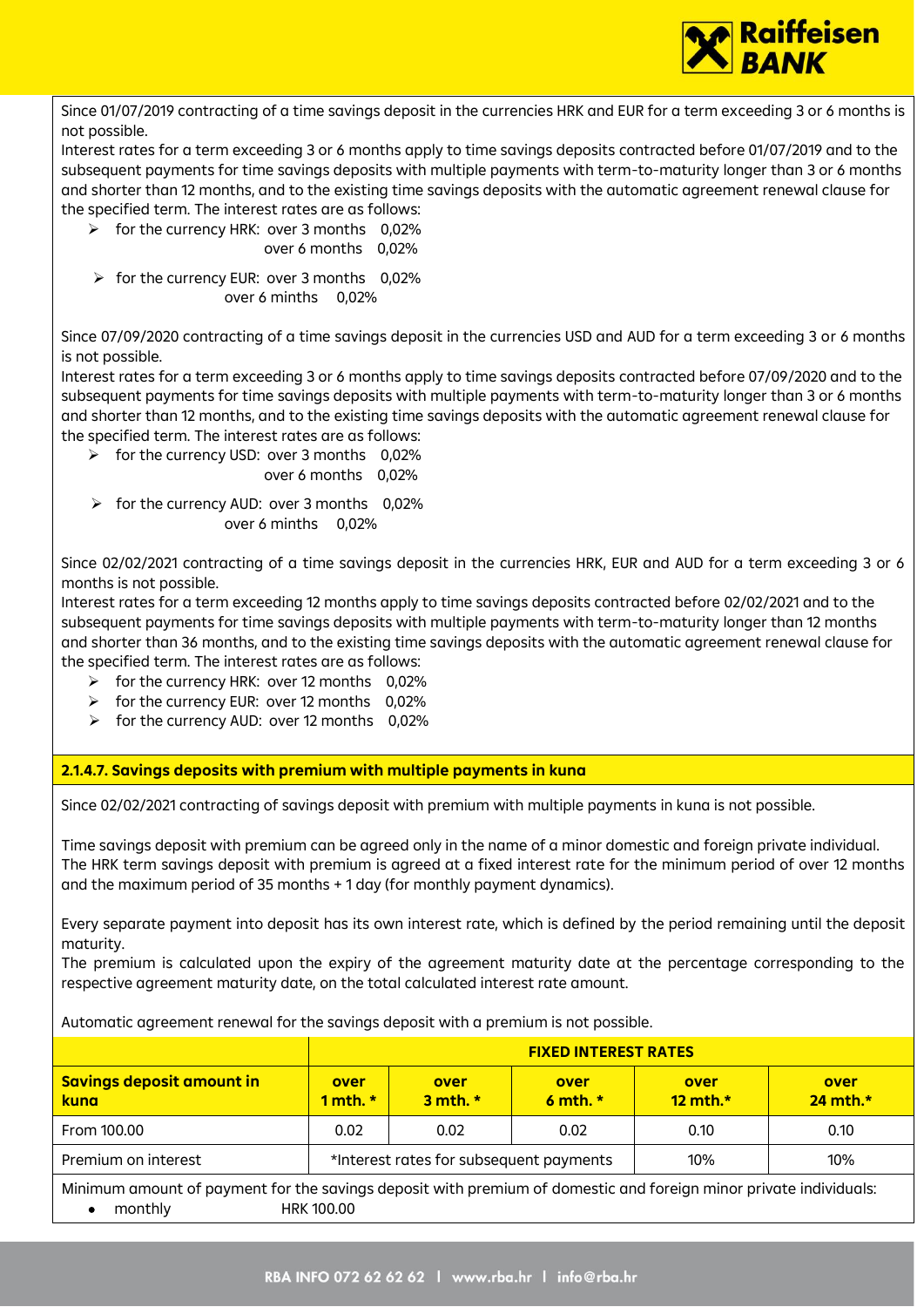

#### **2.1.4.8. Savings deposits with premium with multiple payments in foreign currency**

Since 02/02/2021 contracting of savings deposit with premium with multiple payments in foreign currency is not possible.

Time savings deposit with premium can be agreed only in the name of a minor domestic and foreign private individual. Savings deposits with a premium can be agreed in EUR. Foreign currency term savings deposits with a premium are arranged at a fixed interest rate for the minimum period of over 12 months and the maximum period of 35 months + 1 day.

Every separate payment into deposit has its own interest rate, which is defined by the period remaining until the deposit maturity.

The premium is calculated upon the expiry of the agreement maturity date at the percentage corresponding to the respective agreement maturity date, on the total calculated interest rate amount.

Automatic agreement renewal for the savings deposit with a premium is not possible.

|                                                | <b>FIXED INTEREST RATES</b>             |                      |                      |                     |                       |  |
|------------------------------------------------|-----------------------------------------|----------------------|----------------------|---------------------|-----------------------|--|
| <b>Savings deposit amount in</b><br><b>EUR</b> | over<br>1 mth. $*$                      | over<br>$3$ mth. $*$ | over<br>$6$ mth. $*$ | over<br>12 mth. $*$ | over<br>$24$ mth. $*$ |  |
| From 15.00                                     | 0.02                                    | 0.02<br>0.02         |                      | 0.02                | 0.05                  |  |
| Premium on interest                            | *Interest rates for subsequent payments |                      |                      | 10%                 | 10%                   |  |

Minimum amount for the first payment is EUR 15.00.

Minimum amount of payment for the savings deposit with premium of domestic and foreign minor private individuals:

- monthly EUR 15.00
	- quarterly EUR 45.00
- semi-annually EUR 90.00

# **2.1.4.9. Term deposits at the fixed interest rate with multiple payments**

Since 02/02/2021 contracting of term deposits at the fixed interest rate with multiple payments is not possible.

Every periodic payment to a deposit has its own pertaining interest rate, which is defined by the remaining term-tomaturity.

| <b>Savings deposit</b><br>amount in HRK | over<br>over<br>over<br>1 mth*<br>$3$ mth. $**$ |      | 6 mth. $**$ | over<br>$12$ mth.*** | over<br>$24$ mth.*** |
|-----------------------------------------|-------------------------------------------------|------|-------------|----------------------|----------------------|
| From 1,000.00                           | 0.02                                            | 0.02 | 0.02        | 0.02                 | 0.02                 |

\*Interest rates for over 1 month term are applicable to the time deposits contracted before 02/05/2017 and to the subsequent payments for time deposits with multiple payments with term-to-maturity longer than 1 month, and shorter than 3 months.

\*\*as of 01/07/2019 this maturity cannot be arranged

Interest rates for over 3 and 6 months term are applicable to the time deposits contracted before 01/07/2019 and to the existing time deposits with the automatic agreement renewal clause for the specified term.

\*\*\*as of 02/02/2021 this maturity cannot be arranged

Interest rates for over 12 and 24 months term are applicable to the time deposits contracted before 02/02/2021 and to the existing time deposits with the automatic agreement renewal clause for the specified term.

| <b>Savings deposit</b> | over   | over          | over        | over         | over         |
|------------------------|--------|---------------|-------------|--------------|--------------|
| amount in EUR          | 1 mth* | $3$ mth. $**$ | 6 mth. $**$ | $12$ mth.*** | $24$ mth.*** |
| From 500.00            | 0.02   | 0.02          | 0.02        | 0.02         | 0.02         |